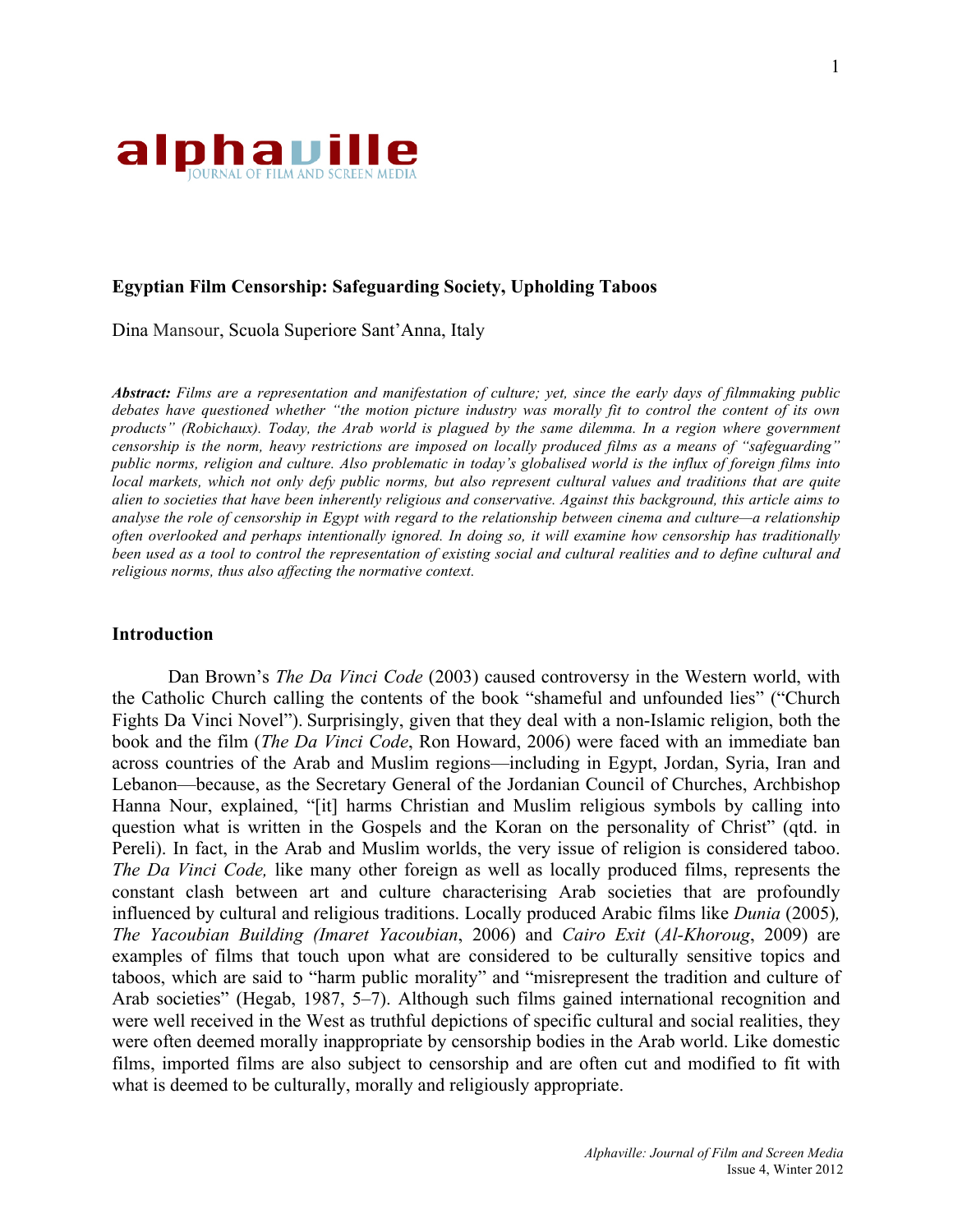With the advent of globalisation, and with the mass influx of film production coming from all over the world, censorship in the Arab region has become a tool to balance cultural relativism. Acting as a cultural mirror, film has always been closely connected with societies' cultural identity—representing, reflecting, criticising and even stirring them towards change (Hegab 5–7). Yet, in societies that are inherently traditional and patriarchal, censorship has been used to shield society from any emerging or incoming moral norms, traditions or values that contradict the existing religious and cultural values of Arab societies—thus acting as a guard between art and culture. Censorship, on the other hand, imposed taboos that have stood in the way of accurately reflecting and mirroring existing societal and cultural problems in Arab societies and many Arab actors and filmmakers, most notably Omar Sharif and Youssef Chahine, claim that it has harmed the industry and severely limited creativity (Curry; Andary 96). It has, moreover, promoted conservatism and pushed society to live in denial and dismiss the existence of societal problems as those represented in *Dunia* or *Cairo Exit* and even oppose their portrayal. This may partly explain the trend towards commercial, profit-oriented films that started in the late 1990s in Egypt with the extraordinary success of *Ismailia Back and Forth* (*Isamailia Rayeh Gayy*, 1997); these films, however, are criticised for their superficiality and for seeking only to entertain through comedy.



*Cairo Exit* **(Hessam Issawi, 2009, Film House Egypt).**

This essay aims to analyse the role of censorship in the context of the relationship between Arab cinema and culture—a relationship often overlooked and perhaps intentionally ignored—and will focus on the case of Egypt. The Egyptian film industry being the biggest in the Arab world in terms of volume of production and popularity, it was once labelled as the "Hollywood of the Arab world".<sup>1</sup> In particular, this essay aims to examine how censorship not only limits creativity and art but, moreover, hinders the true reflection of cultural identity by forcing the portrayal of a particular image of culture and society.<sup>2</sup> In so doing, it will examine how censorship has always been used as a tool (whether by colonial powers or the state) to control the representation of existing social and cultural realities and is even used to define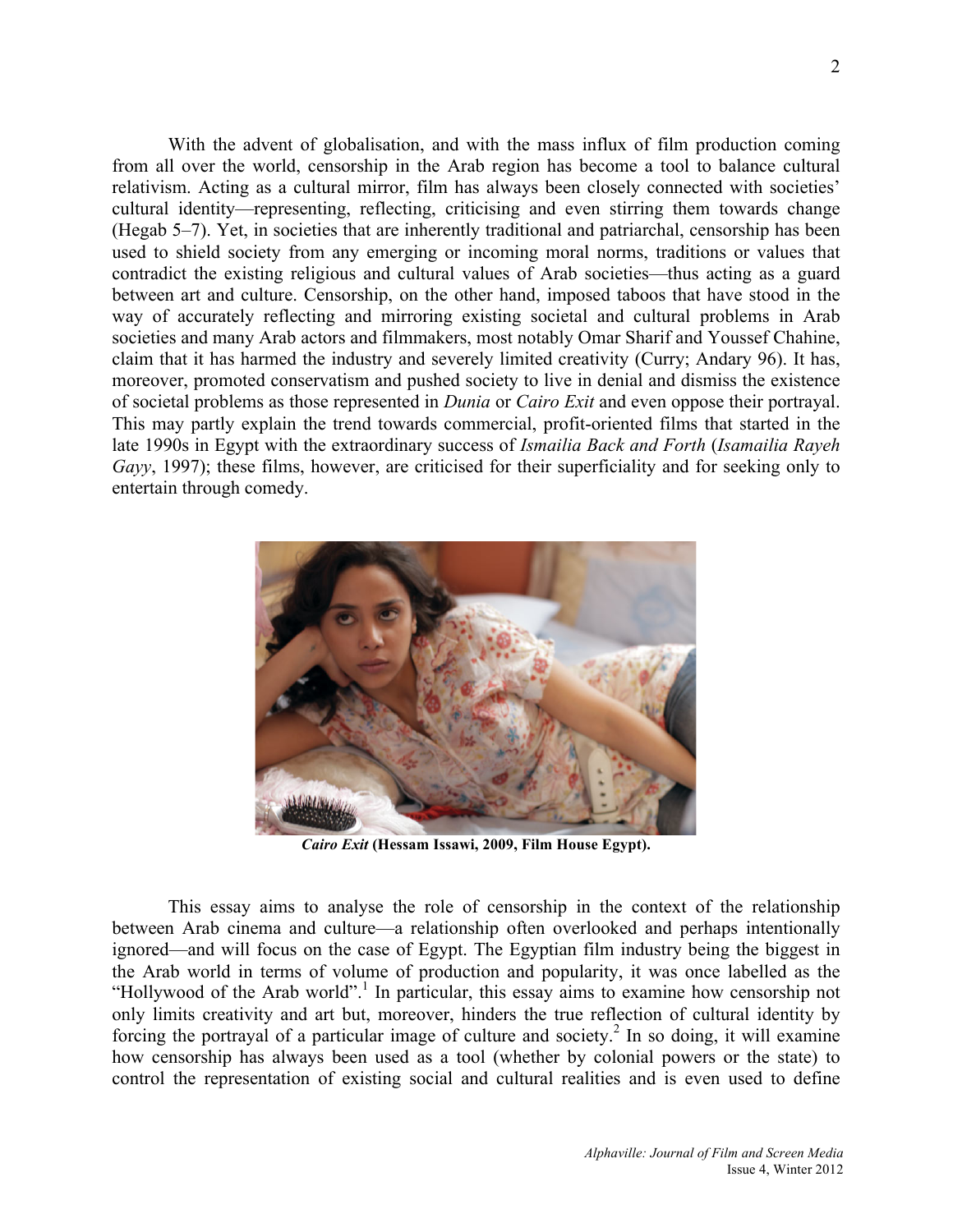cultural and religious norms in the society, thus also indirectly affecting the existing normative context. It is particularly important to reflect on this role of censorship, especially with the rise of political Islam to power as a result of the Arab Spring revolutions and the fear that the Egyptian film industry in particular will be directed according to a new, more restrictive definition of what is deemed art and what is regarded as taboo.

#### **Arab Cinema and Cultural Identity: The Struggle to Represent the National Culture**

Film relies on precise social, political and cultural contexts to reflect and mirror contemporary moral values, norms and attitudes while dramatising existing societal problems. The relationship between film and culture is portrayed rather vividly in traditional societies of the Arab world that aim to safeguard themselves from the inflow or emergence of cultural norms and values that are either deemed inappropriate or defy shared norms. Little attention has been paid in literature, however, to the subject of cultural identity and Arab cinema. Viola Shafik's *Arab Cinema: History and Cultural Identity* is one of the very few contributions that thoroughly contextualises Arab cinema and cultural identity employing a critical approach that takes Western film theory into account (2). As a medium initially invented in the West, the art of filmmaking has been constantly evolving with the development of the Western world, especially in terms of the technical and artistic advancement of the medium (4). Throughout its history, the Arab world, on the other hand, has been struggling with the dilemma of being able to represent its own cultural identity due to a long era of colonisation followed by an era of formal restriction on freedom of expression and creativity under state censorship. Under colonisation, countries of the Arab world were represented as exotic lands by foreign filmmakers, who misrepresented the domestic cultures by portraying stereotypical perceptions of the Orient. The representation of the Other was nothing but mere surface depiction. According to Guy Hennebelle:

Cinematic production in the Arab world … has been held back by the traumatic effects of colonialism. One of the most lasting and pernicious results of colonialism was a rejection of Arab culture by the intellectuals. They became convinced that only an imitation of the culture of the colonizers would overcome national decline and backwardness. The result was a shallow and imitative cultural production. (4)

At the end of the nineteenth century, with the invention of the cinema in the West, almost all Arab countries were either under direct Western (mainly British, French and Italian) occupation or under a mandate system. Colonisation, nonetheless, helped in transferring the new invention to the Arab world, and especially to Egypt. As in much of Egypt's history, its geographical location between the East and West gave it political importance within the region, thus making it into a meeting point and melting pot, and a gateway for all the latest inventions coming from Europe, including film. Within the Arab region, Egyptian cinema has long been dominant—not only in terms of artistic merit, but in being the first to represent its national culture. Colonisation, however, also prevented the rest of the Arab nations from representing themselves or reflecting the Arab social reality and culture by means of cinema until the midtwentieth century, when Arab countries gained their independence (Shafik 18). In fact, even though the art of filmmaking reached Egypt as early as 1896, only a few months after the first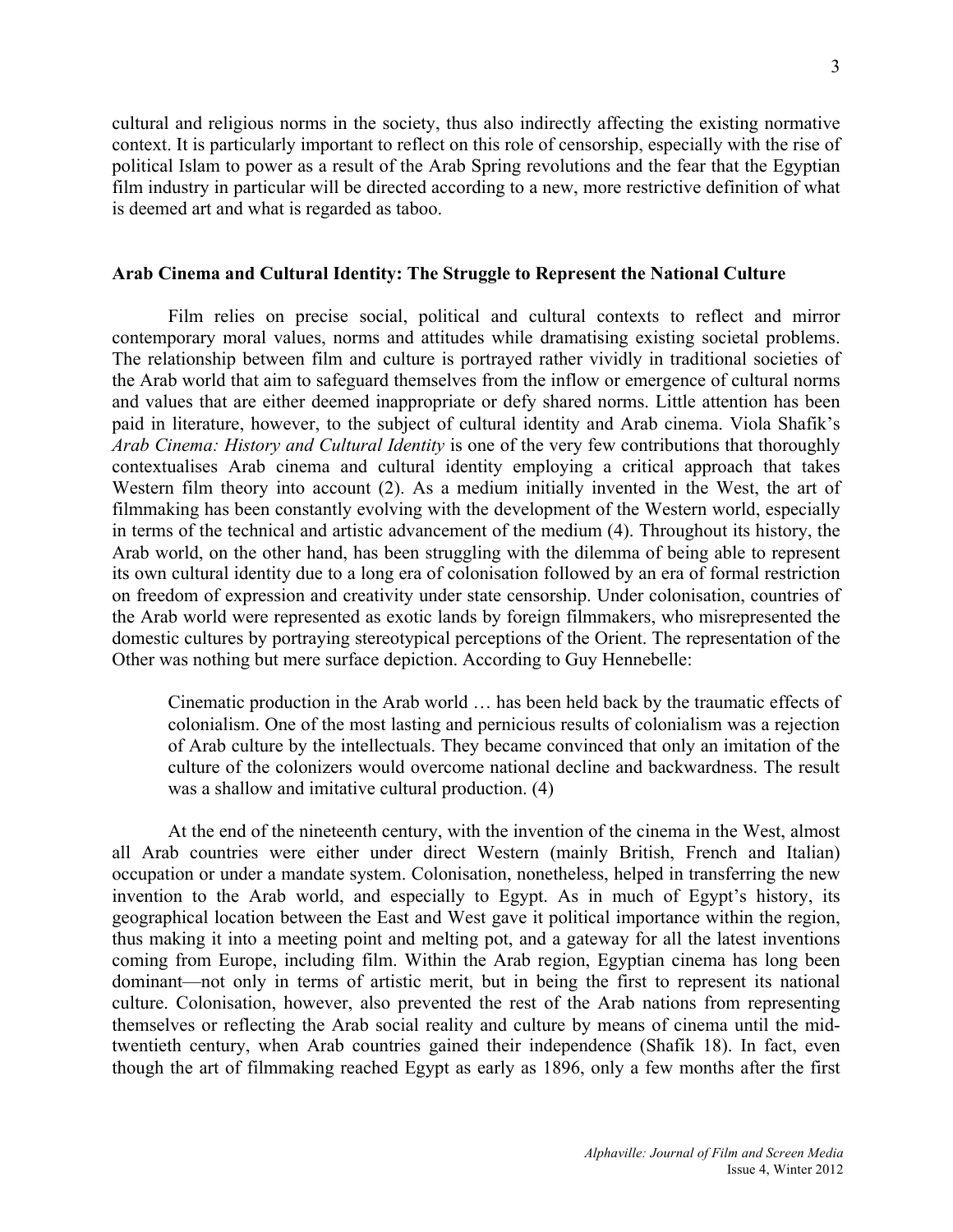film was screened in Europe, it took Egypt another thirty years to see its culture reflected on the screen (10).

With the development of filmmaking in the Arab region, censorship began to be imposed in the early years of the twentieth century, initially not only to guard public norms, morals and religion, but also to control the display of any political ideas aimed at criticising foreigners or inciting any resistance against monarchs or colonisers (Ali 84). It was even said that, when Egyptians started to take control of their film industry and produce films that represented Egyptian culture, Egyptian films were censored and even banned throughout the African French colonies (Shafik 15–6; Georg 33). Film censorship in Egypt, which was officially instituted in 1914 by the Palace and the English Embassy, while being administered by the Ministry of the Interior, was not entirely aimed at maintaining public norms and values, but was justified as a military and political necessity regarding matters of national security, which is why it was first administered by the Ministry of Interior. This continued until the establishment of the Ministry of Social Affairs in 1938, which took over this role and added "safeguarding social order and public morals" to its aims (Mumtāz 31). During this period, and as in the rest of the region under colonisation, censorship in Egypt obliged directors to refrain from portraying any kind of criticism of foreigners, government officials, state authority, religious institutions or the monarchical government (even monarchical governments of other countries from the past or present, for fear of analogies with the contemporary regime) and went as far as prohibiting any cinematic representation of conflicts between peasants and landowners or the portrayal of any nationalist or socialist ideas, past or present (Shohat 24). This hindered the development of Arab cinema and prevented its depiction of social and political events and changes. In fact, according to Shafik, this has even affected the perception of the medium of film in the region, where, in spite of a seventy-year history, "because its existence is based on a Western technique, Arab cinema is frequently criticized as evidence of Westernisation and acculturation" (4).

After initially being introduced into the most elevated strata of society, Arab cinema in general and Egyptian cinema in particular went hand in hand with the rise of the urban bourgeoisie, which used it as a means of class expression and popular entertainment that shaped the general consciousness of the urban population (Shafik 122; Shohat 24–5). This was a trend that started in the first two decades of the twentieth century and continued until the Nasser regime (Samak 1). Quassai Samak contends:

This new artistic form was to become one of the means by which the bourgeoisie expressed its ambitions and aspirations. Cinema also became a major economic investment of the bourgeoisie and an important tool to perpetuate its control and cultural domination over the people in general and the urban population in particular. (1)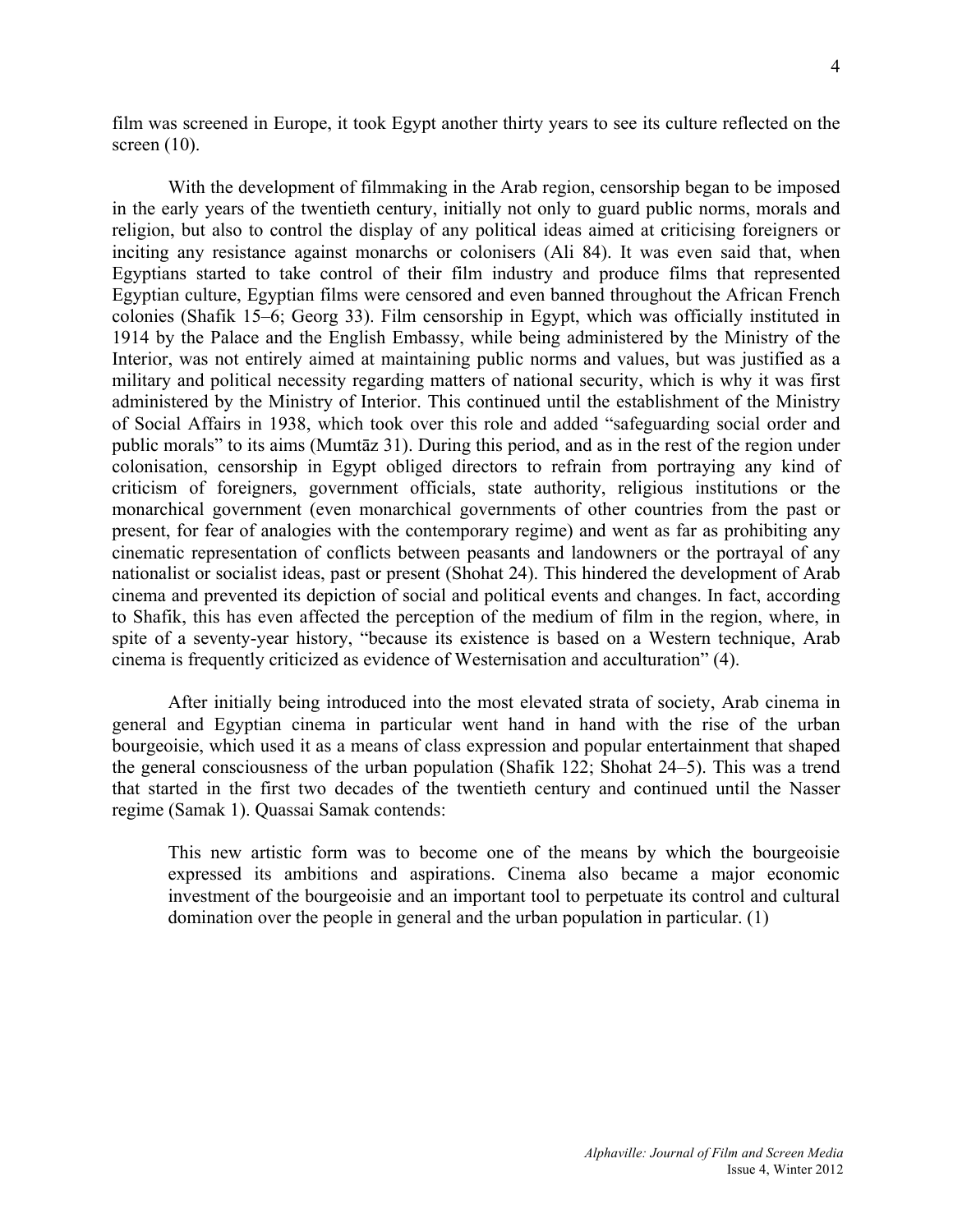

*Ismailia Back and Forth* **(Kareem Diaa El-Din, 1997, Hassam Ibrahim & Co.).**

With the 1952 Egyptian Revolution, the dominant ideology was an anti-colonialist one. Gamal Abdel-Nasser's regime marked a turn away from Western domination and a resurgence of a nationalist Arab culture. Though the revolution did not produce a complete transformation, it came to energise cultural life with cinema becoming the main tool to promote the new nationalist spirit and an important part of the initial stages of nation building. Under Nasser, cinema transformed itself to reach all strata of society—especially the lowest social classes, peasants and farmers—and to reflect the national culture more faithfully. It moreover turned into a tool of the state aimed at conveying a nationalist ideology, which provided the people with an interpretation of reality that claimed to transform them into active citizens as well as promote solidarity and a new solidified cultural identity among the masses (Shohat 27). Overt political censorship, however, especially towards any direct criticism of political leadership, as well as censorship on religious themes, has since become the norm. This trend also progressively impelled filmmakers and producers to circumvent restrictions in various ways, such as producing two versions of the same film (one for the domestic market and another for export) or resorting to the use of various forms of antiphrasis or ambiguities as well as self-censorship (Shafik  $35-6$ ; Sabry).<sup>3</sup> Yet, as Egyptian cinema faced a severe financial crisis in the late 1990s, it was left with no other choice but to renovate and reinvent itself. The unexpected, yet enormous, success of the relatively lowbudget comedy *Ismailia Back and Forth* was the starting point of a new trend in the industry that dissuaded the cinema from directly reflecting or criticising societal and cultural realities, and rather encouraged it to mock the deteriorating societal, economic and political situation through comedy (Sabry). Such films soon pushed the general preference towards the mass production of profit-oriented comedies that slowly lost touch with the existing socio-political context. With *The Yacoubian Building* in 2006, Egyptian cinema started again to see a trend aimed at providing direct social critique of existing realities in the society while defying taboos. *The Yacoubian Building* had all the ingredients for success: a huge budget, a strong international marketing campaign and an international best-selling novel of the same title by Alaa Al-Aswany on which it was based. All this contributed to the instant inclusion of *The Yacoubian Building* in the canon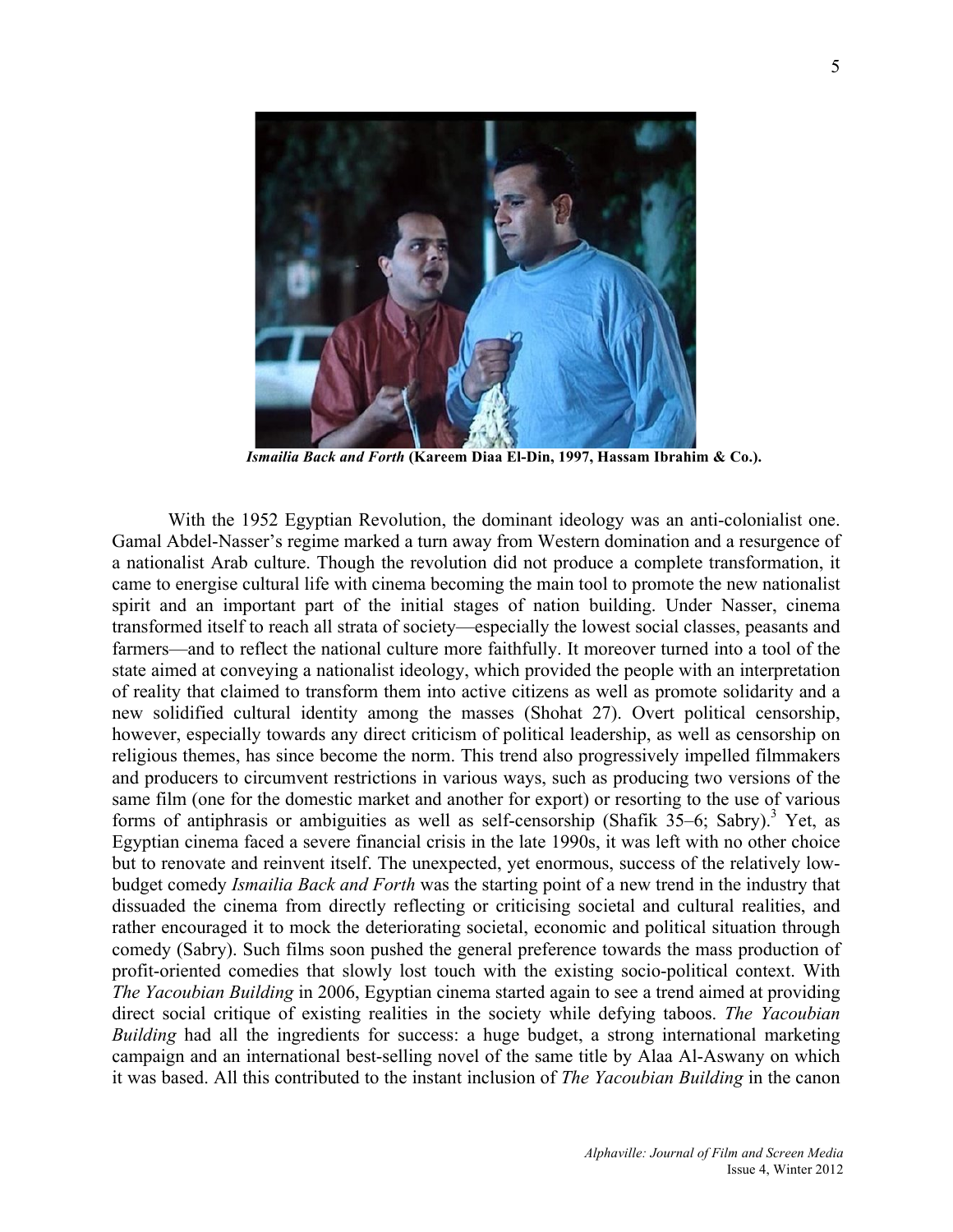of world cinema and, with it, to the introduction of a new trend of cinematic representation of the national culture (Sabry). Though the film came to offer a critique of the degraded living standards of the poor and to visibly portray the degradation of social makeup after the 1952 Revolution, it was criticised for doing so through a Western lens and for employing Western artistic techniques in portraying the national context. In fact, as argued by Kholeif, the film seemed to aspire "to its Franco-European influence, and in a sense elevates itself from culturally specific Egyptian popularism" (Kholeif 4). This could be seen in the film's highlighting of the European architecture and fashion of the early twentieth century in Egypt and the European traditions and customs adopted at that time by Egyptian society—especially by the bourgeoisie. Moreover, songs by French singer Edith Piaf could be heard throughout the film, with the character of Franco-Egyptian lounge singer Christine singing renditions of "La Vie en Rose" as well as other Western songs (11).

*The Yacoubian Building* was followed by films such as *Waiting for Better Times* (*Heen Maysara*, 2007), *Chaos, This Is* (*Heya Fawda*, 2007), *White Ibrahim* (*Ibrahim Al-Abyad*, 2009) and *Shehata's Store* (*Dokan Shehata*, 2009), which opened the door to a trend that provided a raw representation of poverty, state corruption and life in the slums of Cairo, thus introducing a bottom-up approach to mirroring and representing Egyptian society in film.

#### **State Censorship: A Patriarchal Guard on Art and Morality**

The Arab cinemas are both the product and the expression of a long and unresolved struggle for the control of the image, for the power to define identity. That identity is clearly rooted in the crossroads of culture of the region, extending as it does between Europe and Black Africa, between the Atlantic and the Arabian Gulf, but also between the city and countryside and desert ... between a colonial past and a nominally independent present. (Miriam Rosen qtd. in Salem 1)

The above quote by film critic Miriam Rosen reflects the current reality governing the relationship between Arab cinema and cultural identity. When it comes to evaluating the role of censorship in the Arab world, it can be said that it acts as the patriarchal hand of the state that determines what is allowed to be shown to the public, thus maintaining a precarious balance between what is deemed to be art and what is considered obscene or morally inappropriate—an evaluation that is highly subjective and context-based. According to a 1976 Egyptian law on censorship:

"Heavenly" religions [i.e. Islam, Christianity, and Judaism] should not be criticized. Heresy and magic should not be positively portrayed. Immoral actions and vices are not to be justified and must be punished. Images of naked human bodies or the inordinate emphasis on individual erotic parts, the representation of sexually arousing scenes, and scenes of alcohol consumption and drug use are not allowed. Also prohibited is the use of obscene and indecent speech. The sanctity of marriage, family values, and one's parents must be respected. Beside the prohibition on the excessive use of horror and violence, or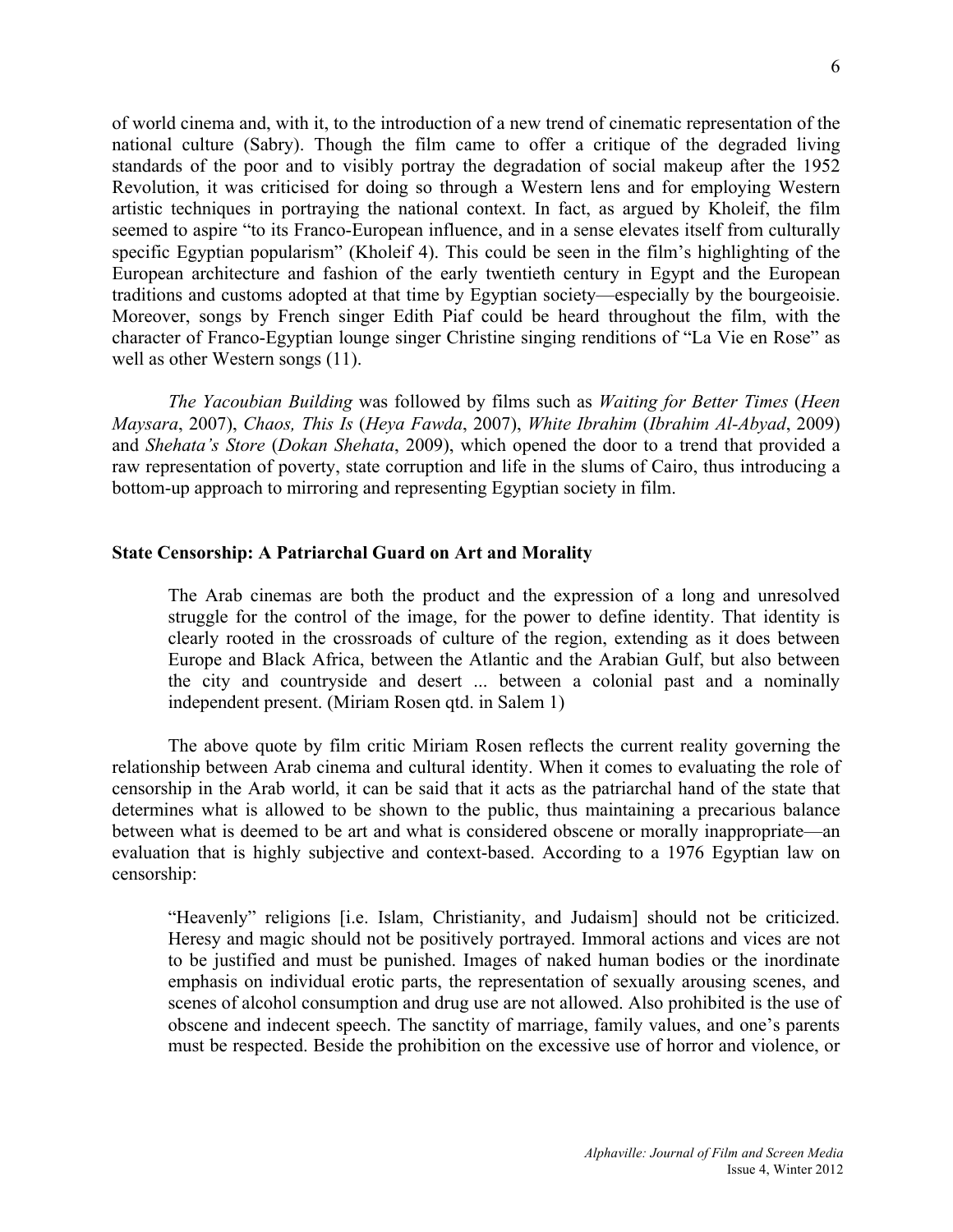inciting their imitation, it is forbidden to represent social problems as hopeless, to upset the mind, or to divide religions, classes, and national unity. (qtd. in Shafik  $34$ )<sup>4</sup>

In addition to the fact that the above-stated prohibitions prevent the accurate portrayal of real-life events and oblige filmmakers to observe regulations that are left open to interpretation, in a country like Egypt censorship is moreover always left to the discretion of censors (Goerg 29). At the same time, regardless of whether the film is a true depiction of the existing societal, cultural or political context, there always are red lines that cannot be crossed in Arab countries based on codes that differ from one country to the next. Locally produced films in Egypt, especially in the last few years, have taken great strides in social critique and in mirroring social problems, especially those relating to the lives of the poor, life in the slums, the violation of the rights of women, government corruption, social problems relating to the conservative cultural norms and traditions, Islamic fundamentalism, interfaith relationships and homosexuality. In reflecting and depicting culture, however, cinema and art in general often clash with the taboos set by censorship bodies—whether they are taboos that relate to moral or religious values or even political taboos. Yet, there always are exceptions and it is often unknown why exceptions are made. In fact, while *The Yacoubian Building* contained explicit references to sexuality and homosexuality, police torture, government corruption and terrorism, it was passed by the censors without any cuts. Prior to its release, 112 Members of Parliament demanded that scenes dealing with issues that touch upon public morals and traditions be cut, particularly those dealing with homosexuality, claiming that the film defamed Egypt and promoted the spread of "obscenity and debauchery" ("Egypt debates controversial film"). Despite the campaign, the film was left uncut thereby violating all existing religious and cultural taboos and achieving groundbreaking boxoffice returns locally and international recognition and praise in the West ("Taboo-smashing film breaks Egypt records").

Conversely, *Cairo Exit* was stopped by censors before its release despite dealing with issues that are as real and urgent as those depicted in *The Yacoubian Building*. *Cairo Exit* deals with the issue of interfaith and premarital relationships while portraying the brute reality of living in poverty in the poorer suburbs of Cairo, thus bringing to life cultural realities that are rarely touched upon or even acknowledged. The main characters in the film are torn between existing cultural and religious taboos and a life in poverty—all motivated by the same goal: escaping those realities and exiting Cairo. Centring on the poor suburb of Dar El-Salam, an area in the outskirts of Cairo whose inhabitants are mostly lower and working class, the film portrays the relationship between an 18-year-old Coptic girl, Amal Iskander, and her Muslim boyfriend Tarek. First screened at the Tribeca Film Festival in New York, the film's uncompromising portrayal of social realities was deemed by censorship bodies in Egypt to be morally inappropriate, and to represent inherently modern Western values and traditions that are not germane to the Egyptian cultural context. Interfaith relationships are considered to be an ultrasensitive, taboo issue and are usually not passed by the Egyptian censors despite their existence in society. In fact, the mere portrayal of the life of an ordinary Christian family living in Egypt during the 1960s in the 2004 film *I Love Cinema* (*Baheb El-Cima*), which was Egypt's submission for Best Foreign Language Film to the  $77<sup>th</sup>$  Academy Awards, faced a campaign requesting its banning by Egyptian Christian clerics and resulted in mass protests of Copts and Muslims on the streets of Cairo. This was in addition to a lawsuit citing the film as "displaying a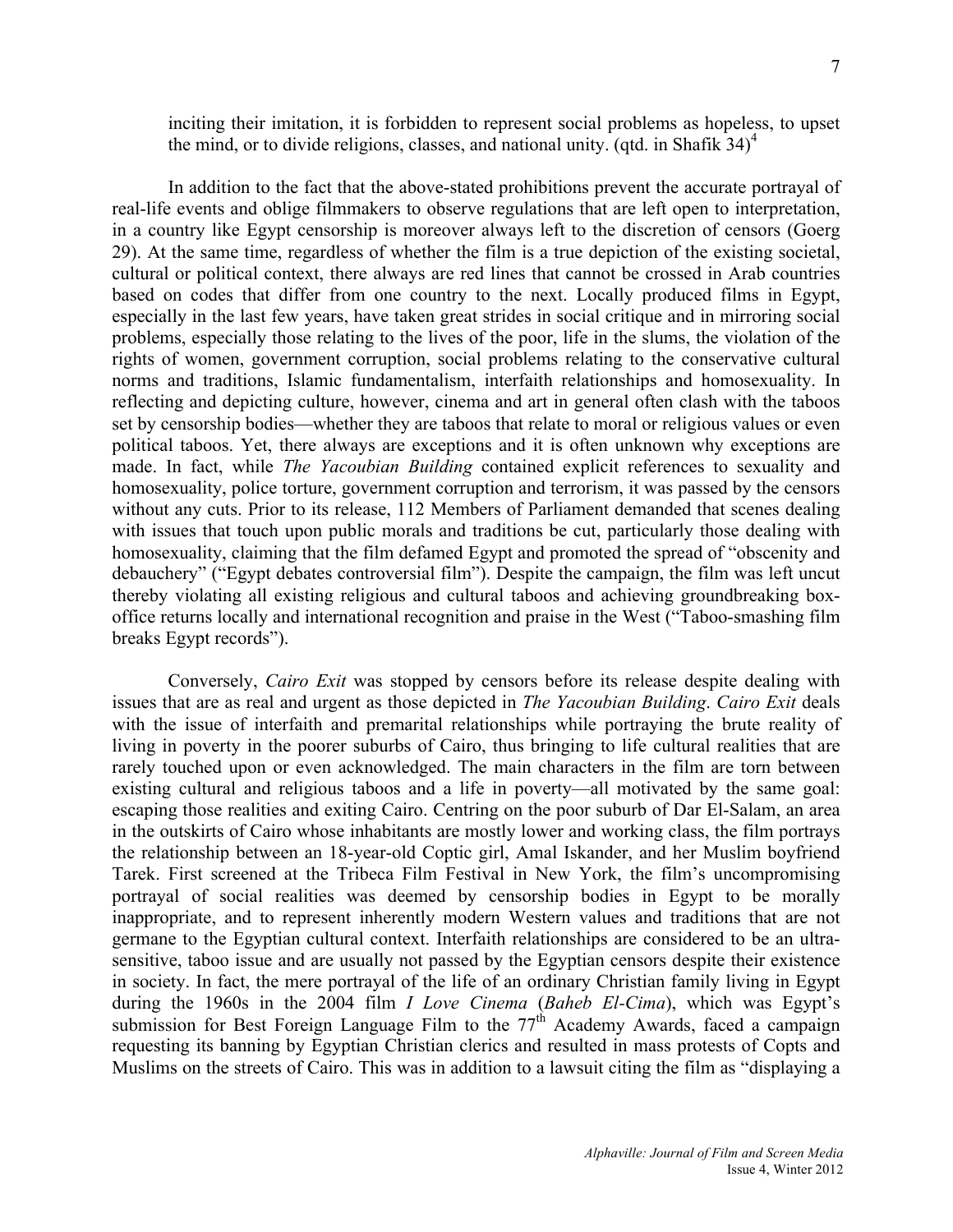lack of respect for the [Christian] religion, and its places of worship" and blaming "the minister of culture, and then the minister of interior, for allowing the movie to be released" (El-Rashidi, "Cinema case unresolved"). This is reflective not only of the fact that censorship regards the issue of religion as taboo, but also that the general public regards any mention or (mis)representation of religion as being an untouchable topic.



*I Love Cinema* **(Osama & Hany Girgis Fawzy, 2004, Al-Sobky Video Film).**

Moreover, the bureaucratic procedure imposed by censorship bodies in Egypt requires a strict process of red tape and paperwork that is sometimes made even more complicated by corruption, which has also created bureaucratic and legal loopholes that have resulted in the banning of films (Madkour). *Dunia* falls under the category of films that were banned due to failing to fulfil the bureaucratic requirements imposed by state censorship to permit the release of films. In what is considered to be an unprecedented incident in the history of Egyptian cinema, *Dunia*, a film written and directed by Lebanese filmmaker Jocelyne Saab, was banned from screening in cinemas in Egypt after it was widely advertised to be released in at least seventeen cinemas nationwide (Farid). Officially the film was banned for the director's failure to pay 120,000 EGP (equivalent to around 15,000 Euros) in fees due to three syndicates, namely the cineastes', actors' and musicians' syndicates, without which the Censorship Bureau cannot grant screening permission to any film. These fees are decided on a case-by-case basis and are left to the discretion of the Censorship Bureau. The filmmakers of *Dunia*, journalists and critics alike believe that the real reason why it was banned was its taboo topic (El-Sherbini; Purtill). *Dunia* deals with the issue of forced genital mutilation/circumcision (FGM/C) in Egypt and its effects on the life of the lead character, Dunia. Though FGM/C is originally an African tradition and Islamic clerics have affirmed it to be so, it is widely practiced in Egypt—especially among the lower and poor classes—as well as across the Arab region. The film portrays the effects of this cultural practice on the life of a grown woman and how circumcision transcends the physical and is symbolic of the mental and psychological restriction that is imposed by society on the life of women in the name of culture and traditions.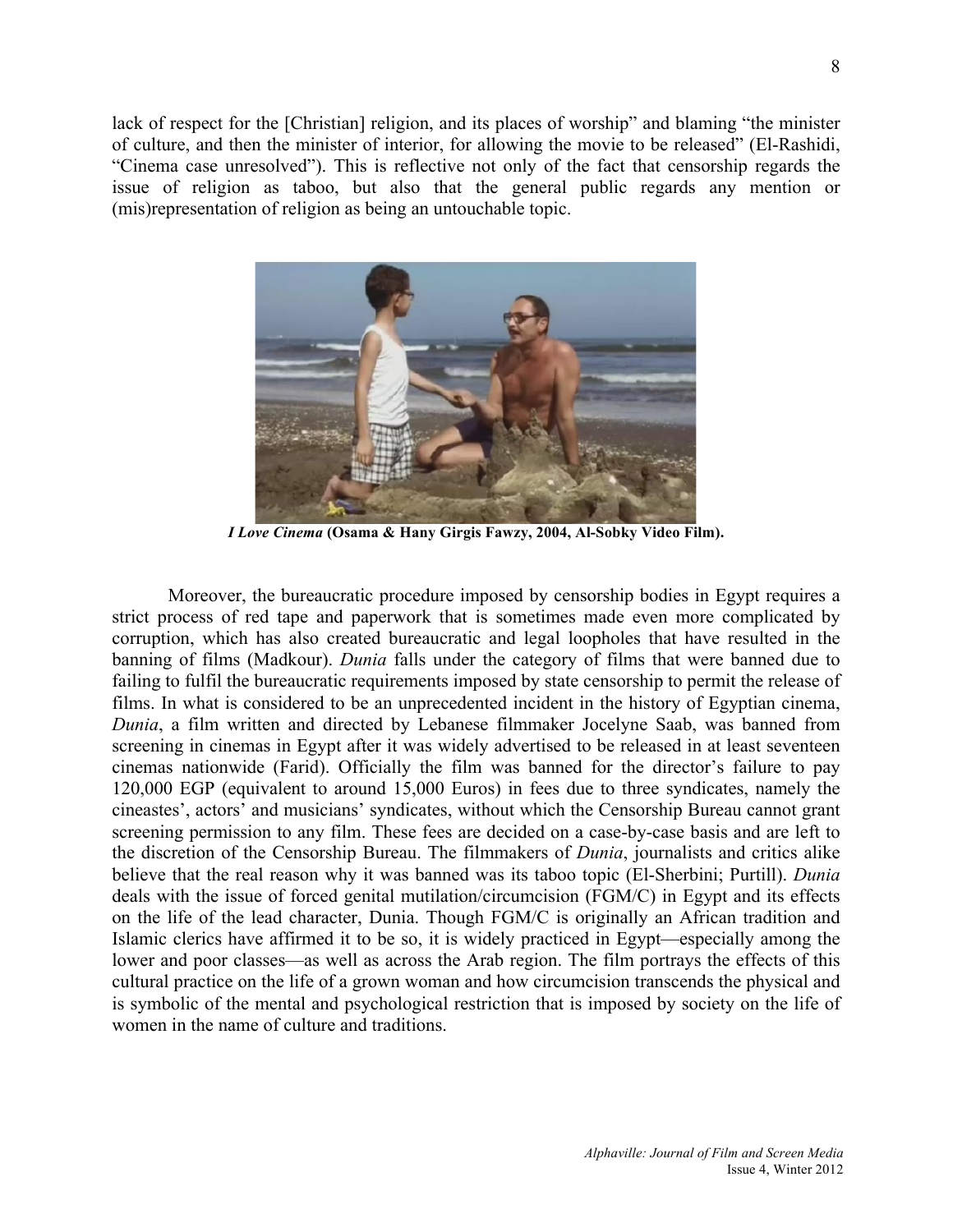

*Dunia* **(Jocelyn Saab, 2006, Catherine Dussart Productions).**

The relationship between cinema and culture is shaped by the decision of the censorship bodies as to what is culturally acceptable to the public, and which existing social and cultural norms can be shown and which cannot for fear of spreading obscenity or debauchery. While cinema endeavours to mirror and bring to life our evolving cultural and social contexts, censorship, on the other hand, represents the patriarchal guard that hinders its true reflection. This is especially true when laws are vague and open to interpretation and censors are given full discretion to cut or ban films according to their own cultural interpretation.

### **Film and Public Reaction**

The Arab cinema has for too long delighted in dealing with subjects having no connection to reality or dealing with it in a superficial manner. Based on stereotypes, this approach has created detestable habits among the Arab viewers for whom the cinema has become a kind of opium. It has led the public away from the real problems, dimming its lucidity and conscience. At times throughout the history of Arab cinema, of course, there have been serious attempts to express the reality of our world and its problematic, but they have been rapidly smothered by the supporters of reaction who fought ferociously against any emergence of a new cinema. (The Palestinian Cinema Group Manifesto qtd. in Hennebelle 7–8)

The last decade, as already mentioned, has witnessed a rise in commercial comedies welcomed by audiences both in Egypt and across the region. The public has been enthusiastically receiving light-hearted comedies, usually dealing with such themes as clichéd love triangles, claiming that such films help them forget their daily problems and give them relief. This market demand has created a major change in the genre of the majority of films produced in Egypt. Overwhelmed by poverty and a feeling of helplessness, the general public has resorted to cinema for relief and to enable them to cope with their often grim reality. Instead of demanding films that reflect the evolution of the socio-political and cultural context, the market has pushed Egyptian cinema far away from reality and has opened the door to an era of commercialism and escapism. At the same time, the reaction of the public to films that offer a rather raw representation of reality and of the lives of the poorest in Egypt is often extreme, claiming that such portrayals defame Egypt's image. The 2009 film, *Shehata's Store*, has faced three *Hesba*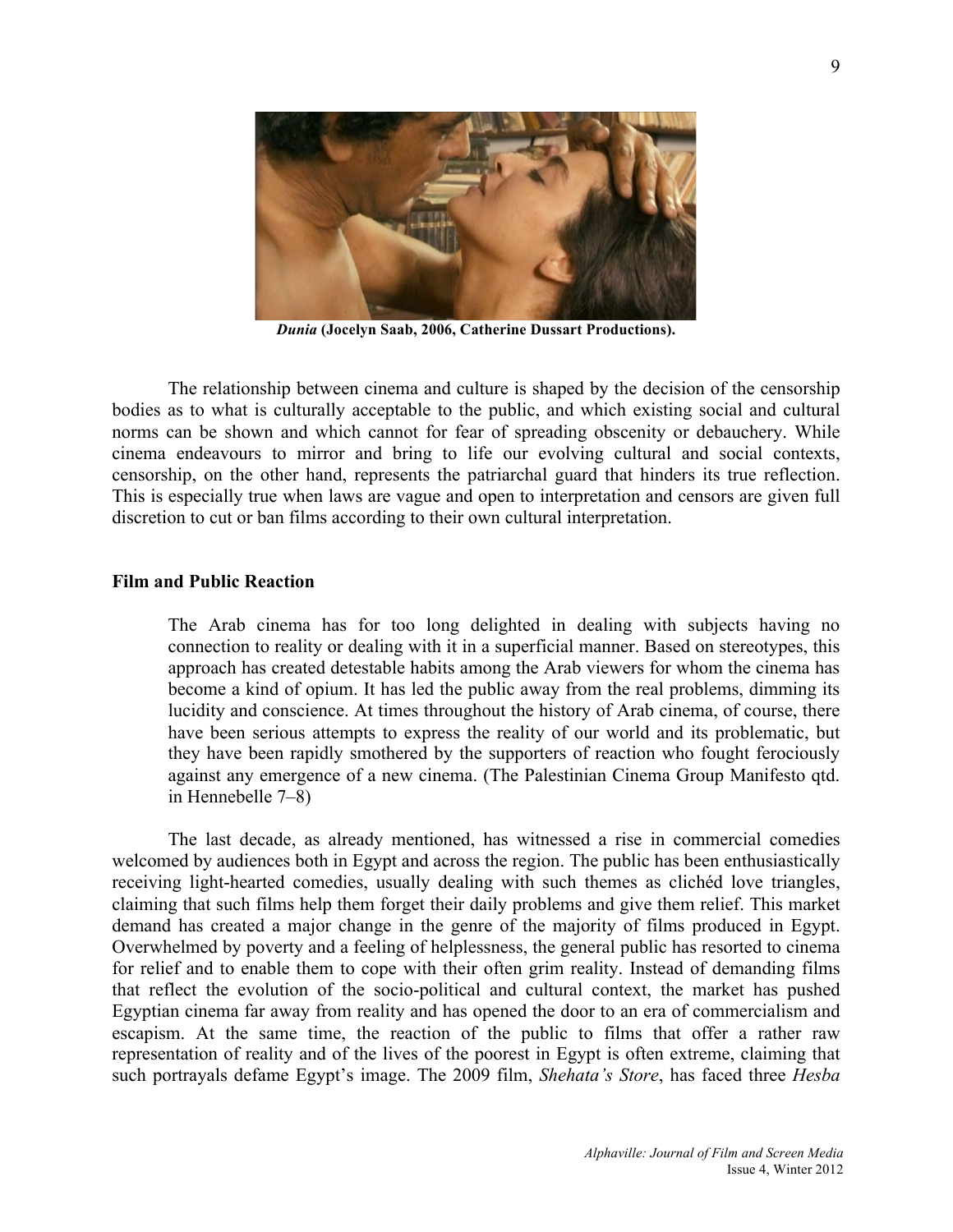cases during its production, demanding the Censorship Bureau to ban it from release and accusing director Khalid Youssef of defaming Egypt.<sup>5</sup> The reaction of the public also took its toll on *Dunia*; many prominent Egyptian actresses in fact turned down the title role of Dunia for fear of public reaction and even condemnation and boycotting (Al-Sherbini). Hannan Turk, who accepted the role, was heavily attacked by the general public and the local media and, even though she publicly announced that her role in *Dunia* would be her last without the Islamic veil, her faith has been openly questioned resulting in an invasion of her privacy. Talking about her film, Saab has rightly noted on this emerging public attitude towards films in Arab societies that "[s]ociety should not bury its head in the sand and should deal with sensitive issues frankly and honestly" (Al-Sherbini).

A close examination of the reaction of the public to films that they consider defamatory or offensive to religion, public norms and morals shows the extent to which the public in Egypt today (and increasingly after the rise of political Islam to power) and across the region relies on and even calls for censorship in maintaining a close patriarchal guard on morality. Instead of calling for freedom of expression and creativity, the general public usually blames censorship bodies whenever a film is released (whether local or Western) that is seen to spoil the minds of the young generations, spread obscenity or defame religion or the country's image. The question, however, is whether the long trend of censorship has directly contributed to this reaction from a public that for so long has been accustomed to receiving filtered art and a redefined culture.

#### **Foreign Films: Balancing Cultural Relativism**

As *The Devil's Advocate* (Taylor Hackford, 1997) hit theatres in Egypt in 1997 not only was it surprising that such a controversial film would be released, but more importantly that the film's final scene, in which the main character played by Al Pacino criticises and insults God, would be left uncut. In fact, in Egyptian cinemas, the very mention of God would ordinarily ensure that the ensuing dialogue would be omitted from the film. When *The Devil's Advocate* was first released, instead, the whole final dialogue was uncut while the Arabic subtitles were completely removed. This was a censorship decision that clearly aimed at differentiating between two kinds of audiences in cinemas: those who speak and understand English (and, by proxy, would have a better understanding of Western culture) and those less educated who would thus be shielded from dialogue that, according to Egyptian censorship bodies, is offensive to God. Despite this tactical move, the film caused a stir in the local media and was soon banned.

Imported films do not escape censorship and their content is scrutinised with reference to the spheres of religion, morality and politics. Despite the fact that these films are produced abroad and are thus reflective of a more open cultural and socio-political context, many films never reach Arab audiences. Censors in Egypt usually demand viewing copies of films intended for distribution in order to consider their suitability for domestic release. It is then common for the censors to request the cutting of certain scenes or dialogue or, in extreme cases, to outright refuse release. Censorship discretion is apparent in such decisions, a discretion that is usually based on the subjective evaluation and understanding by censors of the general context of the film (Mumtāz). Such subjective evaluation is sometimes hampered by the censors' lack of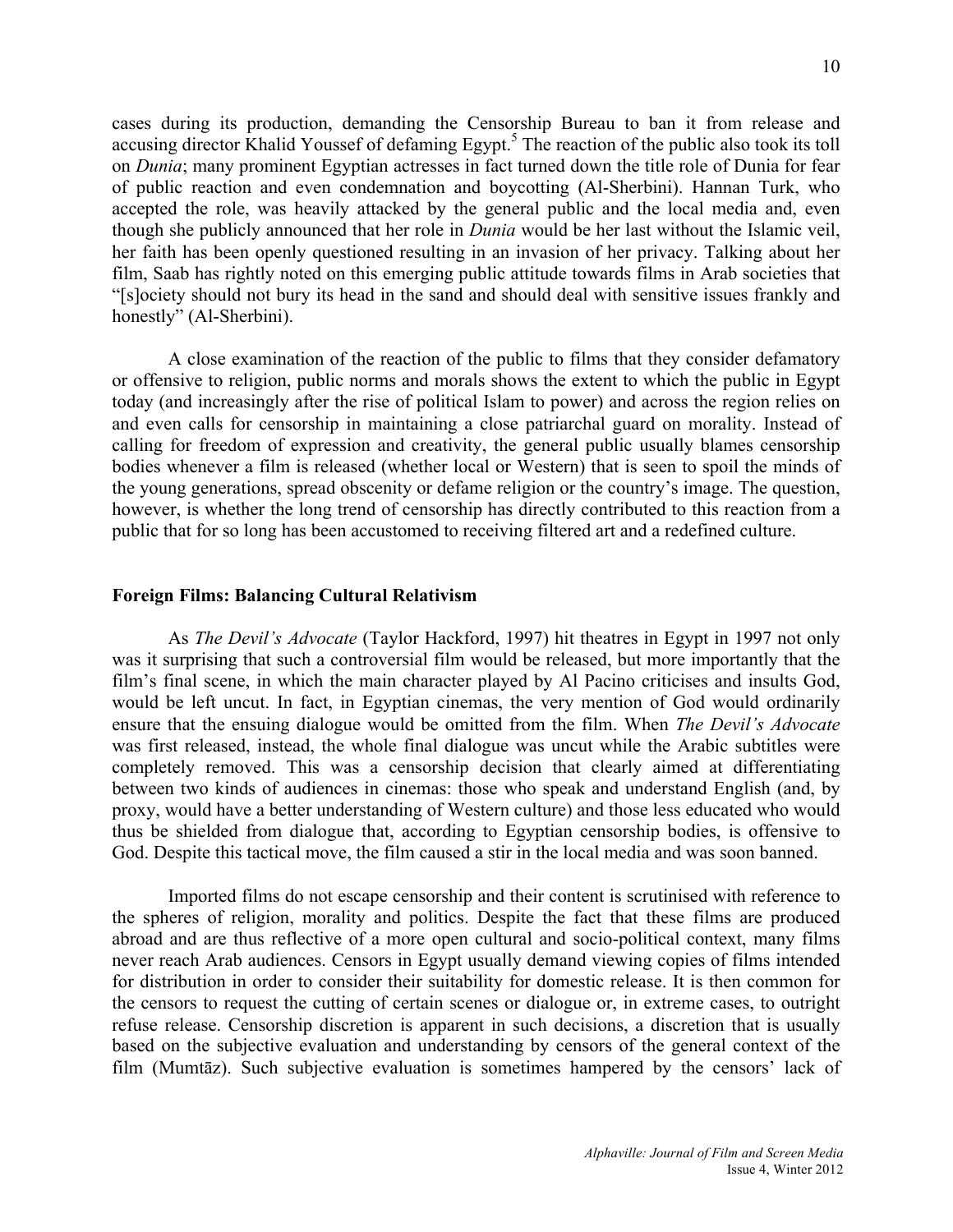understanding of the foreign culture that the film deals with as well as of the original language of the film. This in turn often results in excessive cutting that in some cases leaves Egyptian audiences unable to understand what they missed out upon while blurring the aims of the film. By cutting scenes and dialogue, censors aim to modify the contents of the film to fit with the moral context of the receiving audience, despite the fact that the film stems from and is reflective of another value system and cultural context. Such patriarchal methods aimed at separating art and morality prevent audiences from being exposed to a culture other than their own and strip films of their cultural contexts.

Even though Dan Brown's novel *The Da Vinci Code* was released in Egypt, the film based on it was banned for calling into question the life of Jesus Christ and, thus, for defaming Christianity. *The Da Vinci Code* is just one example of a film that was met with a complete ban. The animation *The Prince of Egypt* (Brenda Chapman, Steve Hickner and Simon Wells, 1998), which tells the story of Moses as he delivers his people out of Egypt, was also banned in Egypt, due to the fact that the film depicted and impersonated a prophet, which is against Islamic teachings. Yet, the same rule was not applied when Mel Gibson's *The Passion of the Christ* (2004) was released across the region, with James Caviezel playing the role of Christ. These examples show how subjective and changeable censorship decisions are, and how discretionary authority on what is allowed to be viewed by the general public and what is not is applied. This role played by censorship bodies across the Arab region furthermore degrades the value judgement of ordinary audiences, assuming that they cannot make their own free choices and decisions in relation to what films fit or not within their personal, societal, moral and cultural value systems.

#### **Conclusion**

Film censorship in the Arab region, initially imposed by European colonisers for political rather than moral reasons, has now become the patriarchal hand of the state that decides and guards public morals, norms and values and ensures that social critique does not defame the government, public officials or the country's image. This trend of filtering norms and values can be said to have contributed to affect the socio-cultural context of the region in a way that pushes the public towards conservatism, rather than freedom of expression and thought. In fact, it has made the ordinary spectators dependent on the role played by state censorship, which slowly made them unwilling to accept thoughts, values or representations that lie outside the commonly held and accepted norms to which they have for so long been accustomed.

Across the region, moral codes for censorship differ not only from one country to the other, but also within the same country, based on the discretionary subjective evaluation of the censor. This dilemma has forced society to live in denial regarding the existence of societal problems and even oppose social critique or the depiction of the existing realities within society. It has, moreover, pushed for the increase of profit-oriented, commercial and escapist comedies that only aim to act as a visual anaesthetic from the harsh day-to-day life in this part of the world.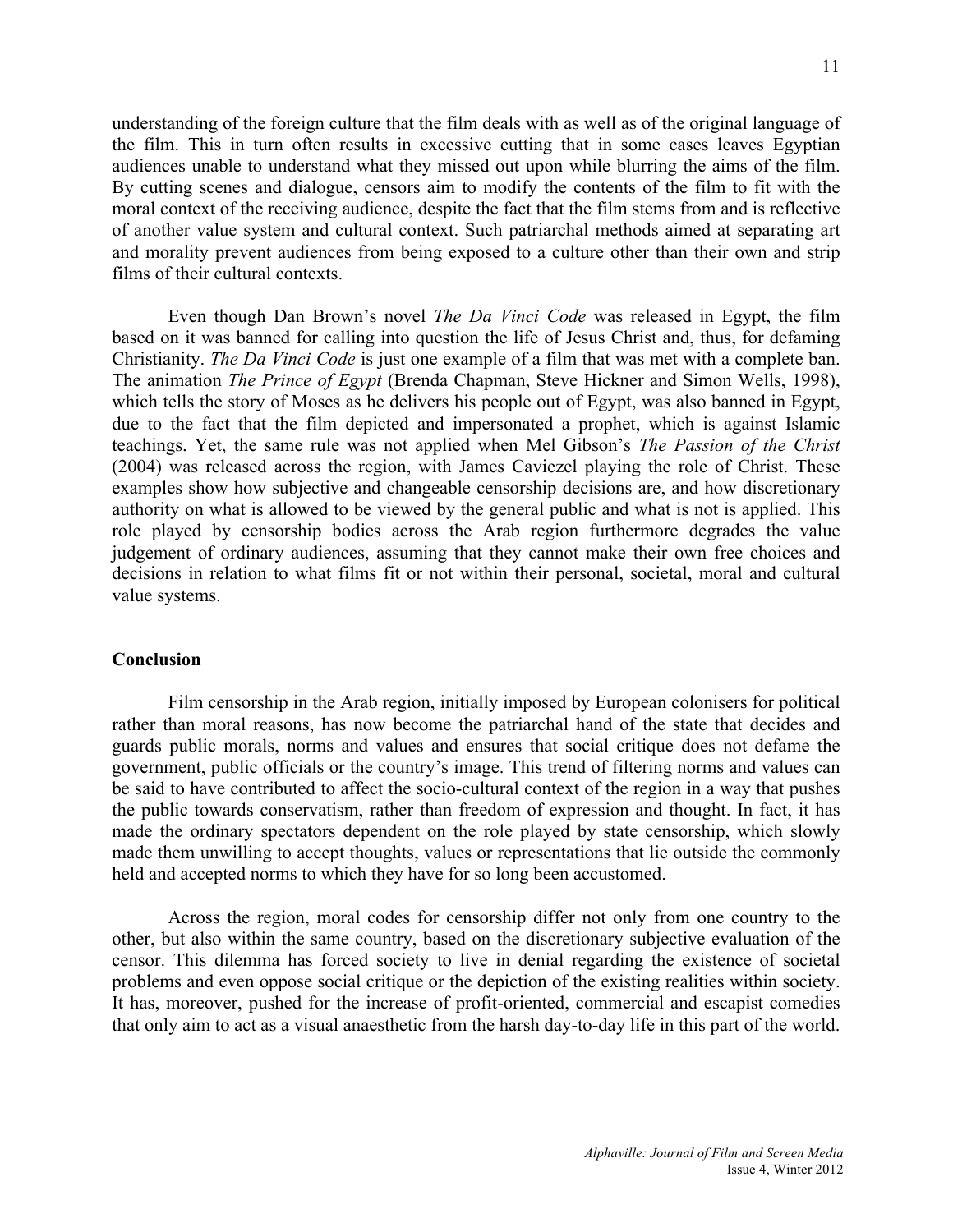Unless film begins to reflect the Arab cultural and social context without restriction, Arab cinema will remain in complete isolation from its own people, context and reality. The question that thus remains to be answered is whether the current rise of political Islam, particularly in Egypt, will have even more restrictive consequences on freedom of expression and thought.

# **Acknowledgement**

The author wishes to thank Lubna El-Elaimy for her much appreciated comments.

## **Notes**

 $1$  In his article "The Movie Business in Egypt", Guy Brown confirms that the Egyptian film industry remains the biggest in the Arab world. In an interview with Inas Al Degheidy, a prominent Egyptian film director, she indicated that "[t]here is no comparison between Egypt and other Arab countries in terms of the volume of production … Only two or three films a year come from Tunisia, Morocco and Syria. And these films are most likely co-productions with Belgium, France or another European country. This does not really count as an industry". Statistics from the "World Film Market Trends" of 2009 show Egypt to be producing 35 films a year. In fact, according to the same source, "Egypt, once the centre of film-making for the entire Arab world, has reduced its output from formerly 100 films to about 40 films a year but remains the most prolific African film industry in terms of this kind of production" (Kanzler  $60-1$ ).

<sup>2</sup> Omar Kholeif has described the role of Egyptian film in relation to Arab culture in the region as acting "as a unifying device for Arab cultures" and its cinema as representing "one of the most socially and ethnically diverse cultural regions in the world, in a manner that is divergent from mainstream cinematic representation of the 'Other'" (1).

<sup>3</sup> An example of a film with two versions is Atef El-Tayeb's *The Innocent* (*Al-Baree'*, 1988).

<sup>4</sup> According to Sabry, this law is either intentionally or unintentionally formulated in a way that leaves it open to interpretation and the discretion of state censorship; in fact, if it were to be strictly implemented, it would be impossible to produce anything other than family comedies.

5 According to Islamic law, *Hesba* cases can be filed by anyone if they believe that God or Islam has been insulted. They usually target outspoken writers, filmmakers and poets (Sandels, Manassat).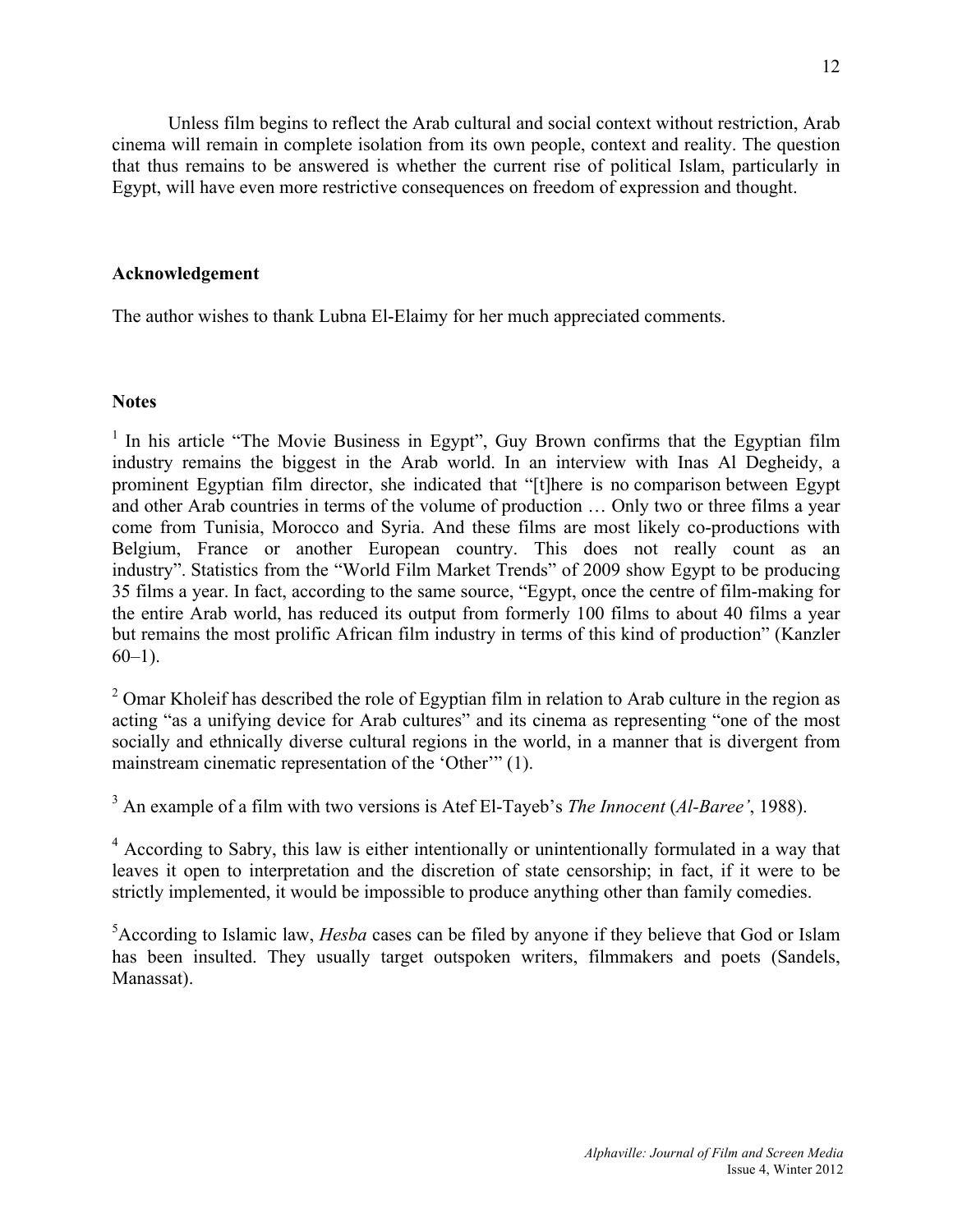#### **Works Cited**

- Ali, Mahmoud. *Mā'at ʻām min al-riqābah ʻalá al-Sīnimā al-Misṛīyah* [*One Hundred Years of Censorship on Egyptian Cinema*]. Cairo: Al-Magles Al-Aala Lel-Thaqafa, 2008. Print.
- Andary, Nezar A. *A Consuming Fever of History: A Study of Five Urgent Flashbacks in Arabic Film and Literature*. Cambridge: ProQuest / Umi Dissertation Publishing, 2011. Print.
- *Al-Khorough* [*Cairo Exit*]. Dir. Hessam Issawi. Film House Egypt. 2009. Film*.*
- Al-Aswany, Alaa. *Imaret Yacoubian: Riwāyah*. Cairo: Maktabat Madbūlī, 2005. Print.
- Aswānī, ʻAlā'. *ʻimārat Yaʻqūbiyān: Riwāyah*. Cairo: Maktabat Madbūlī, 2005. Print.
- *Baheb El-Cima* [*I Love Cinema*]. Dir. Osama & Hany Girgis Fawzy. The Arab Company for Cinematic Production and Distribution. 2004. Film.
- Brown, Guy. "The Movie Business in Egypt". *AMEinfo.com*. 8 Dec. 2002. Web. 22 Oct. 2012. <http://www.ameinfo.com/16692.html>
- Brown, Dan. *The Da Vinci Code: A Novel*. New York: Doubleday, 2003. Print.
- "Church Fights Da Vinci Novel". *news.bbc.co.uk*. BBC, 15 Mar. 2006. Web. 24 Mar. 2012.  $\langle$ http://news.bbc.co.uk/2/hi/4350625.stm>
- Curry, Neil. "A New Golden Age for Egyptian Cinema". CNN Entertainment. 2 Dec. 2012. Web. 21 Mar. 2008. <http://edition.cnn.com/2008/SHOWBIZ/Movies/03/21/egypt.cinema/index.html>
- *The Da Vinci Code*. Dir. Ron Howard. Colombia Pictures. 2006. Film.
- *The Devil's Advocate*. Dir. Taylor Hackford. Warner Bros. Pictures. 1997. Film.
- *Dokan Shehata* [*Shehata's Store*]. Dir. Khalid Youssef. Misr Cinema Company. 2009. Film.
- *Dunia*. Dir. Jocelyn Saab. Catherine Dussart Productions (CDP). 2005. Film.
- "Egypt debates controversial film". *news.bbc.co.uk*. BBC, 5 Jul. 2006. Web. 1 Apr. 2012. <http://news.bbc.co.uk/2/hi/entertainment/5150718.stm>
- El-Rashidi, Yasmine. "Cinema case unresolved". *Weekly.ahram.org.eg.* Al-Ahram. 703. 12–8 Aug. 2004. Web. 2 Apr. 2012. <http://weekly.ahram.org.eg/2004/703/eg7.htm>
- El-Sherbini, Ramadan. "Controversial Film Fails to Hit Screens". *Gulfnews.com*. 2 Dec. 2006.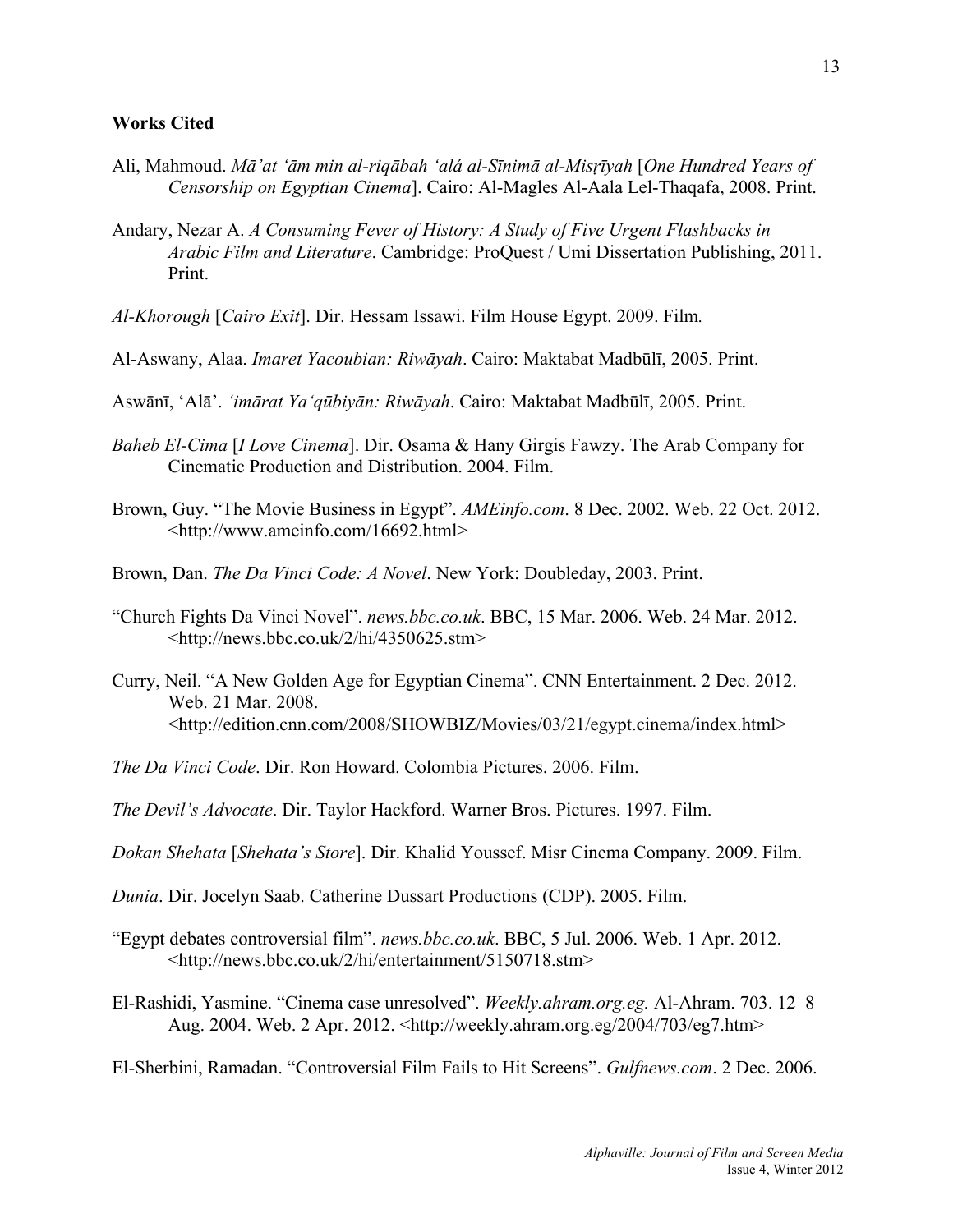Web. 2 Dec. 2012. <http://gulfnews.com/news/region/egypt/controversial-film-fails-to-hit-screens-1.269313>

*Imaret Yacoubian* [*The Yacoubian Building*]. Dir. Marwan Hamed. Good News. 2006. Film.

- Farid, Samir. "Creative Censorship". *Weekly.ahram.org.eg.* Al-Ahram. 820. 16–2 Nov. 2006. Web. 2 Apr. 2012. < http://weekly.ahram.org.eg/2006/820/cu1.htm>
- Goerg, Odile. "The Cinema, a Place of Tension in Colonial Africa: Film Censorship in French West Africa". *Afrika Zamani*. 15–6. 2007–08: 27–43. Web. 24 Mar. 2012. <www.codesria.org/IMG/pdf/2-Odile\_AZ\_15\_16\_07-08.pdf>
- Hegab, Muhammed Monir. *al-Muhṭawá al-thaqāfī lil-film al-Misṛī* [*The Cultural Content of Egyptian Film*]. Tanta, Egypt: Mu'assasat Saʻīd lil-Tịbāʻah, 1987. Print
- Hennebelle, Guy. "Arab Cinema". *MERIP Reports*, 52 (Nov., 1976): 4–12. Print.
- *Heya Fawda* [*Chaos, This Is*]. Dir. Youssef Chahine, Khalid Youssef. 3B Productions. 2007. Film.
- *Ibrahim Al-Abyad* [*Ibrahim the White*]. Dir. Marwan Hamed. Good News. 2009. Film.
- *Isamailia Rayeh Gayy* [*Ismailia Back and Forth*]. Dir. Kareem Diaa El-Din. Hassan Ibrahim & Partners. 1997. Film.
- Kanzler, Martin (ed.). "FOCUS 2009 World Film Market Trends". Marché Du Film, Festival du Cannes. 2009. Web. 22 Oct. 2012. <http://www.obs.coe.int/online\_publication/reports/focus2009.pdf>
- Kholeif, Omar. "Screening Egypt: Reconciling Egyptian Film's Place in 'World Cinema'". *Scope: 19*. 2011. Web. 28 Mar. 2012. <http://www.scope.nottingham.ac.uk/February%202011/Kholeif.pdf>
- Madkour, Mervatte (Director, The Golden Tape Egypt for Production and Distribution). Phone Interview. Cairo, Egypt. 2 Dec. 2012.
- Mumtāz, Iʻtidāl. *Mudhakkirāt raqībat sīnimā: 30 ʻāman Memoires of a Film Censor: 30 years*]. Cairo, Egypt: al-Hay'ah al-Miṣrīyah al-ʻĀmmah lil-Kitāb, 1985. Print.
- Pereli, Daniele Castellani. "Egypt, Lebanon and Jordan. Where The Da Vinci Code Scares". *Reset* 19 Sept. 2006. Web. 24 Mar. 2012. <http://www.resetdoc.org/story/00000000056>

Piaf, Edith. *La Vie en rose*. London: ASV, 1999. Sound recording.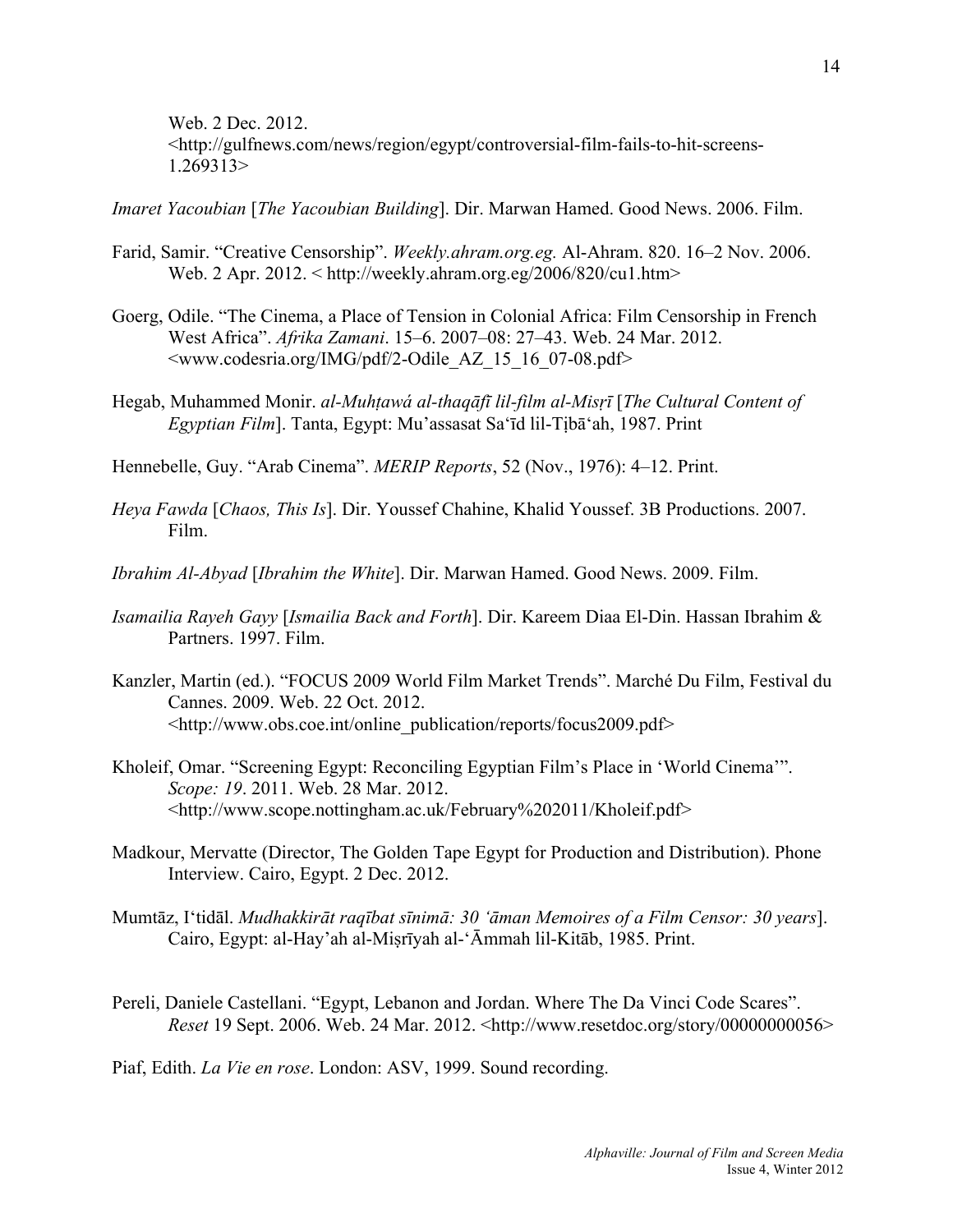- Purtill, James. "Much Ado About 'Dunia': An Interview with filmmaker Jocelyne Saab". *Egypt Independent*. 24 May 2012. Web. 3 Dec. 2012. <http://www.egyptindependent.com/news/much-ado-about-dunia>
- Sabry, Bassem. Personal Interview. Cairo, Egypt. 2 Sept. 2012.
- Salem, Badar I. *"Arab Filmmakers say Yes we Cannes*". Variety Arabia, Cannes Special Issue. Issue 3, Apr. 2011. Web. 3 Dec. 2012. <http://varietyarabia.com/MediaFiles/PDFArchives//aa716bfb-64e1-49db-8ee5- 738b9f34956a.pdf>
- Sandels, Alexandra. "The Curse of the Hesba Lawsuits." Manassat. 18 Aug. 2008. Web. 2 December 2012. <http://www.menassat.com/?q=en/news-articles/4446-curse-hesba-lawsuits>
- Samak, Qussai. "The Politics of Egyptian Cinema". *MERIP Reports*. 56. (Apr., 1977): 12–15. Print.
- Shafik, Viola. *Arab Cinema: History and Cultural Identity*. Cairo, Egypt: The American University in Cairo Press, 2007. Print.
- Shohat, Ella. "Egypt: Cinema and Revolution". *Critical Arts: A Journal for Media Studies*, 2 (4). 1983: 22–31. Print.
- "Taboo-smashing film breaks Egypt records". *news.bbc.co.uk*. BBC, 5 Jul. 2006. Web. 1 Apr. 2006. <http://news.bbc.co.uk/2/hi/middle\_east/5150216.stm>
- "The Palestinian Cinema Group manifesto" *in* Hennebelle, Guy. "Arab Cinema". *MERIP Reports*, 52 (Nov., 1976): 4–12. Print.
- *The Passion of the Christ*. Dir. Mel Gibson. Icon Productions. 2004. Film.
- *The Prince of Egypt*. Dir. Brenda Chapman, Steve Hickner, and Simon Wells. Dreamworks SKG. 1998. Film.

#### **Suggested Citation**

Mansour, Dina. "Egyptian Film Censorship: Safeguarding Society, Upholding Taboos". *Alphaville: Journal of Film and Screen Media* 4 (Winter 2012). Web. ISSN: 2009-4078.